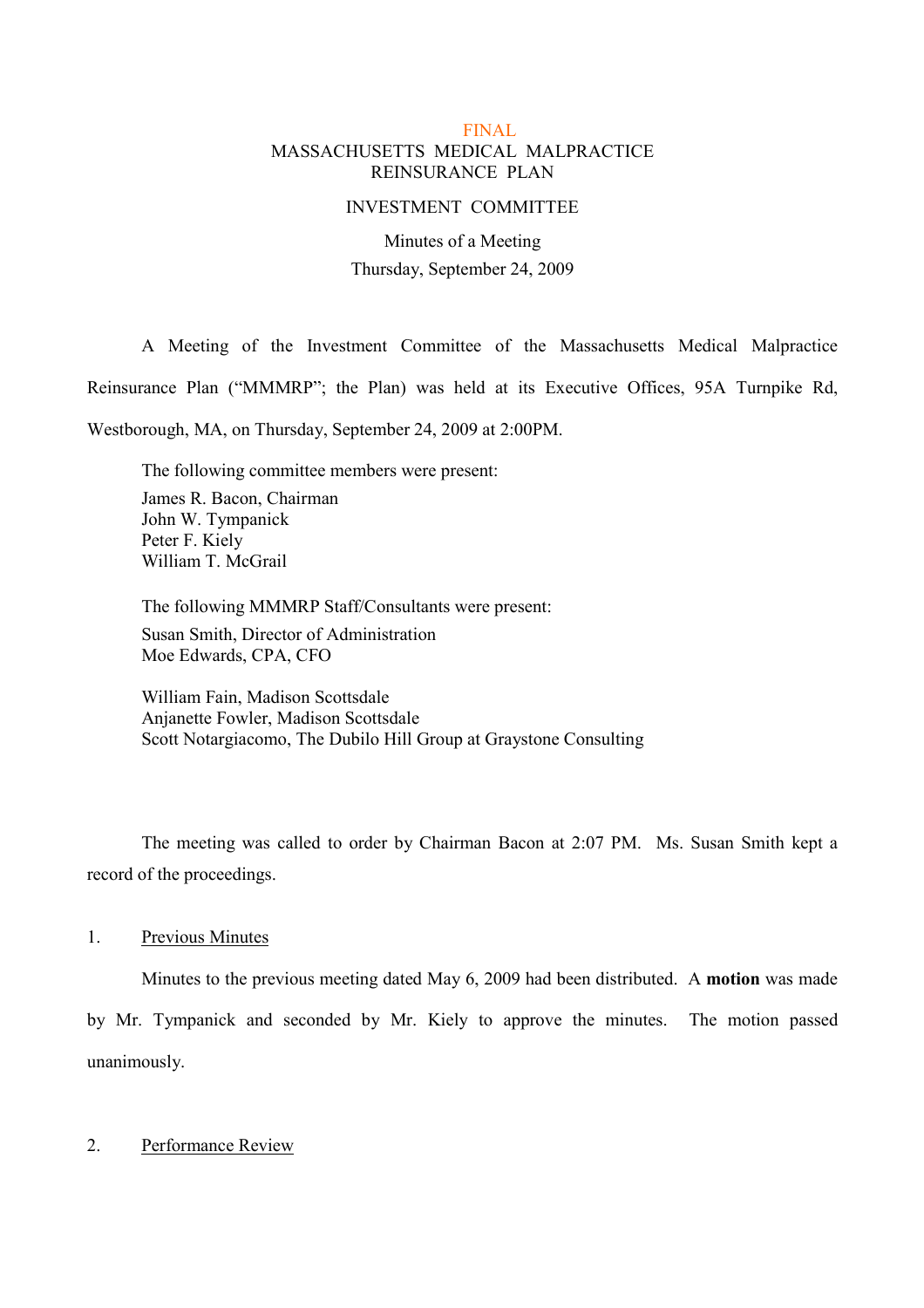Mr. Notargiacomo began by advising that he was the sole Dubilo and Hill representative since Mr. Dubilo and Mr. Hill were at a conference. He also pointed out that the Dubilo and Hill Team has been re-branded, as a result of the Morgan Stanley Smith Barney merger. The new name is The Dubilo Hill Group at Graystone Consulting. All in attendance received a copy of the Graystone Consulting presentation booklet dated September 2009, and a copy is included with the minutes. Booklet contents include data on portfolio performance and asset allocation, as well as an overview of Madison Investment Advisors, with data as of 8.31.09. Mr. Notargiacomo began by reviewing Section 3, Managed Account Performance Measurement. He noted that non-fixed income ETF's, now at an allocation of 26%, due to relative appreciation should be at the neutral level of 20%.

### 3. Fixed Income

Ms. Fowler from Madison Scottsdale introduced herself, stating that she is in her 16th year with the firm. She is a Team Manager and back-up Portfolio Manager for Mr. Fain, who is the Lead Manager. Mr. Fain then updated the committee on the status of Bill Maguire, the current CIO. He announced that Madison recently acquired CUNA, a credit union investment group with roughly 30 investment professionals, many of whom will be integrated into Madison, and that Mr. Maguire will join the parent Co. in Wisconsin. Chris Berberet will pick up all of Mr. Fain's clients, so that Mr. Fain and Ms. Fowler will not need to take on more. Therefore, for the next six-to-twelve months, they won't need to hire anyone.

Mr. Fain then distributed the Madison Scottsdale presentation booklet with performance reviews and portfolio analysis for both IBNR and Case Reserves, and a copy is included with these minutes. He first reviewed the IBNR Portfolio, noting that it had been reduced considerably, due to the assessment return and the rebalance to Case Reserves. Ms. Fowler reviewed the Performance Review data on pages 8, 9 and 10. It was noted that the portfolio is rated Aa1 and is very high quality. Mr. Fain then discussed the Portfolio Analysis data on page 12, and also reviewed details on Agency Mortgage Backed Securities.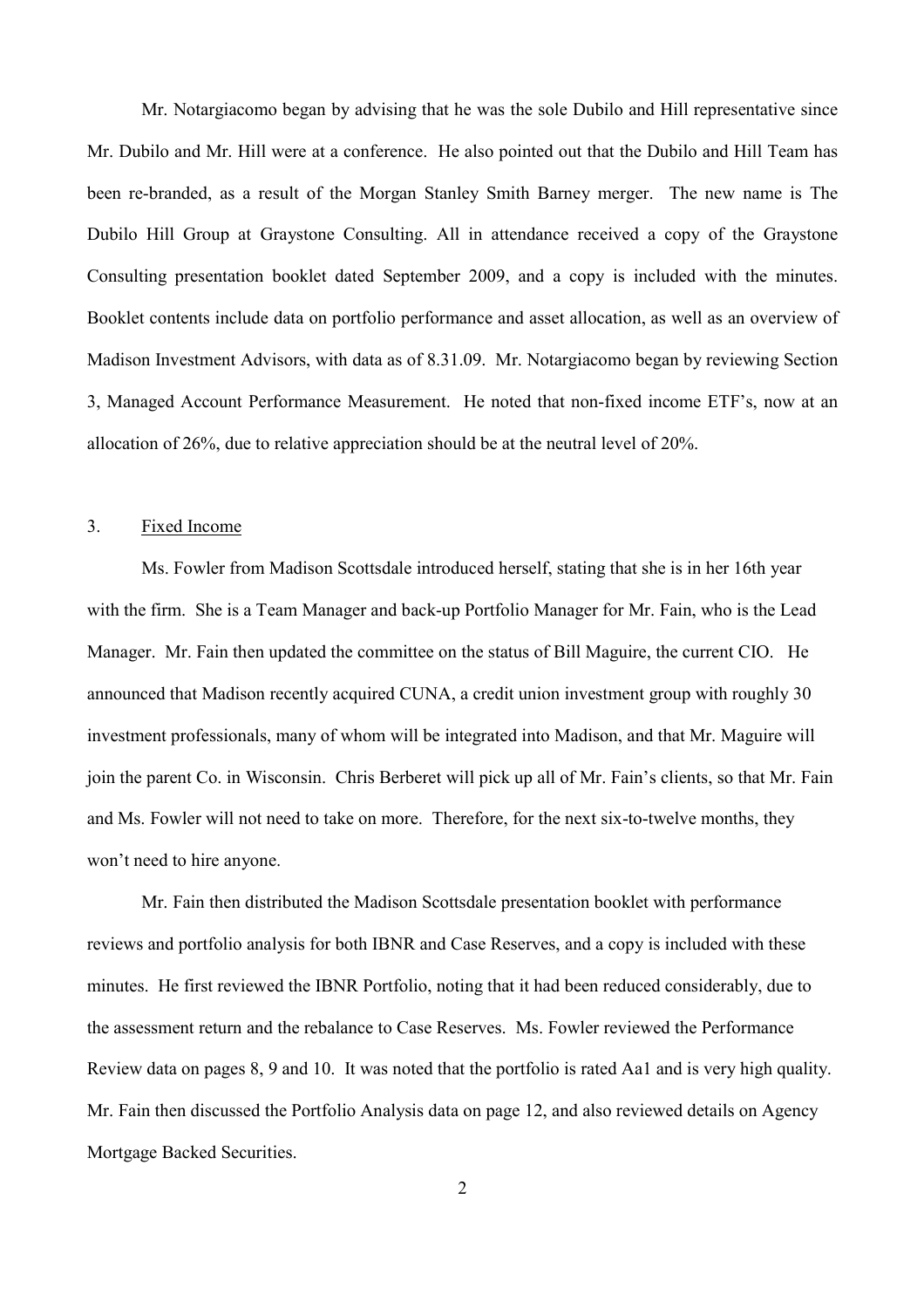Mr. Fain continued with a review of Case Reserves, noting that there is about \$500k in cash. He added that cash had been reduced due to several purchases. He would like to discuss cash needs later in the meeting. Mr. Fain reviewed page 17 of the Madison booklet, pointing out that there was a 4.41 Book Yield on the total portfolio. He also noted that this portfolio is excellent quality with an AAA rating.

### 4. Cash Flow Briefing

Since the Cash Needs topic came up again, the committee agreed to discuss it now rather than wait until later as the Agenda suggested. Mr. Edwards stated that we will probably return \$4-5 million for the return assessment. He continued that it is difficult to predict the cash needs for claims. He noted that there is now \$5 million in cash, with \$4 million at Avidia and \$1 million at Clinton Savings Bank. He felt this should cover the current cash needs. A discussion then ensued about concerns of taxable income. It was also pointed out that there is \$50k cash in ETFs and perhaps we should discuss a rebalance. The committee then reviewed section 3, page 1 of the Graystone booklet, showing that there is 26% in ETFs, which they would like to go to 20%. There is also approximately \$9 million in equities. Mr. Fain stated that he will produce an Expected Cash Flow Analysis for the committee. Lastly, it was noted that there will be a meeting with the actuaries at Towers Perrin on October 14, 2009, where more information about cash needs and claims predictions will provided.

The committee then reviewed section 3, page 2 of the Graystone booklet in more detail. Mr. Tympanick suggested adding a "since inception" column, as well as keeping the 3, 5, YTD and Trailing 12 Months columns. Mr. Fain stated that he will re-run the numbers and get them to Mr. Notargiacomo in the next couple of weeks.

Mr. Notargiacomo continued with a discussion of the Asset Allocation table in section 2, page 1, and how to rebalance the equities part of the portfolio. He made a suggestion on how to get to the 80/20 goal. A discussion then ensued about the 34% tax implication for both short and long term

3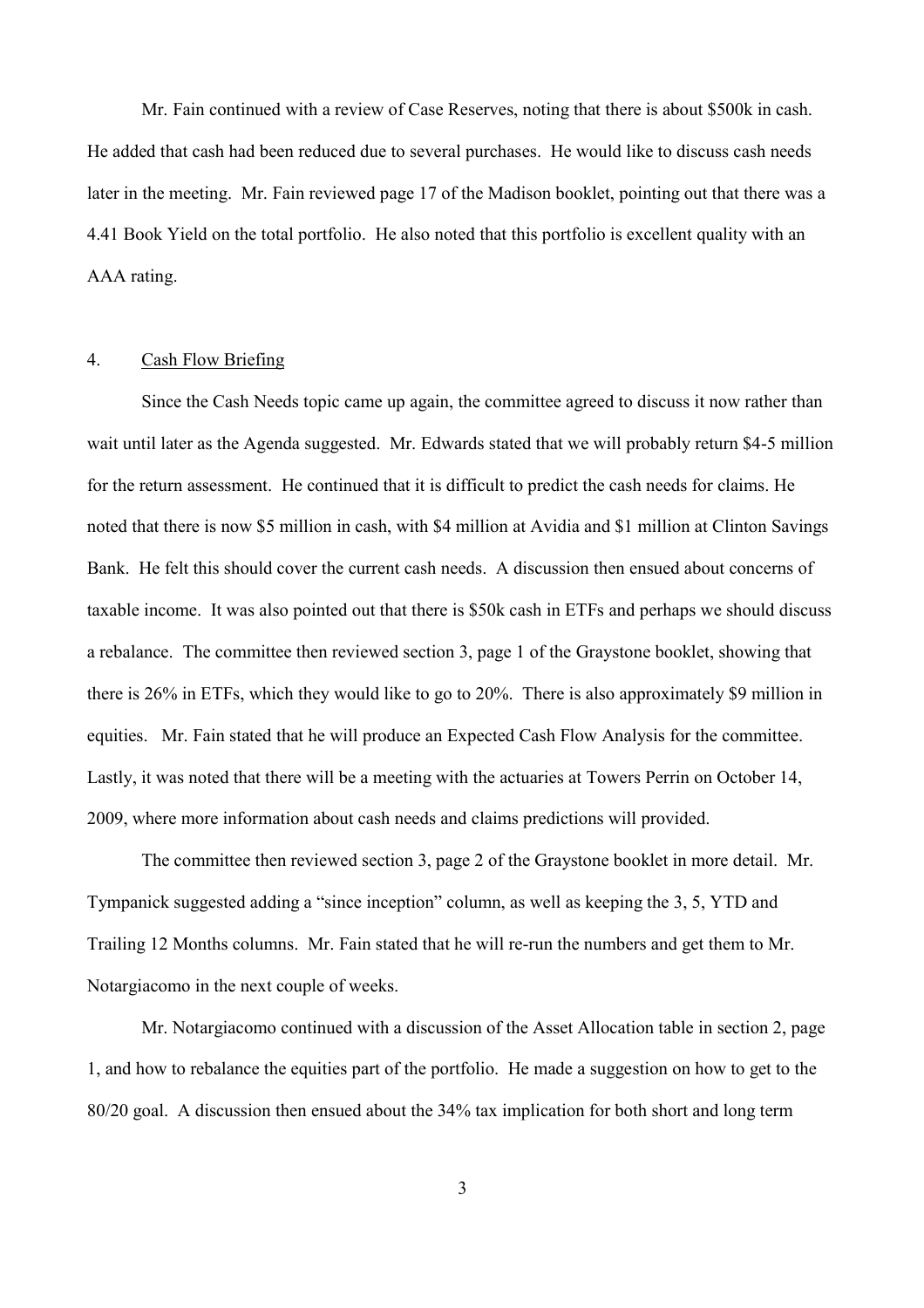capital gains, as well concerns regarding impaired investments. Mr. Fain noted that in some cases capital gains can offset operating losses.

Mr. Notargiacomo then discussed suggestions for the rebalance, in section 2, page 2. In the chart, the equity-only allocation is depicted. They believe large cap and large value are over-weighted. They suggest trimming the large cap growth and value by \$500k to get back to 80/20. This would go to the bond portfolio, and be implemented in the most tax-efficient way. It would be invested in cash or bonds to get to 80/20, allowing for a dividend of \$2 million on 3/31/10.

Mr. Notargiacomo also suggested trimming \$150k from mid-cap growth and moving that to a newly initiated commodity allocation in the portfolio. This is suggested as it acts as a hedge against potential inflation, likely driven by tight commodities and materials supplies, rising pricing and possibly exacerbated by a weakening USD. Mr. Notargiacomo then distributed two fact sheets on commodity ETFs, and a copy is included with these minutes. Mr. Notargiacomo then reviewed section 2, page 1 of 3, pointing out that later in the meeting he would present a draft of the Investment Policy Statement, which shows a range of 0-5% for commodities.

A **motion** was made by Mr. Kiely and seconded by Mr. Tympanick to reduce the growth and value large cap allocations by \$500k and move that into Bonds, and also to reduce mid-cap growth by \$150k and move that into commodities, subject to Mr. Edward's and Mr. Fain's ability to do so in the most tax efficient manner. The motion passed unanimously.

#### 5. Historical Perspective on Inflation and Cash Management

Mr. Fain and Mr. Bacon then led a discussion regarding inflation and deflation. Two articles had previously been emailed and both are included with these minutes.

In addition, Mr. Tympanick asked Mr. Fain if Madison could waive partial or entire fees on cash only for the short term. Mr. Fain replied that cash is part of the strategy and should be paid for. Mr. Bacon also asked Mr. Notargiacomo if they could contact the MMF on MRP's behalf to explore a fee waiver, as many other funds have done, since we are receiving a negative return. This would be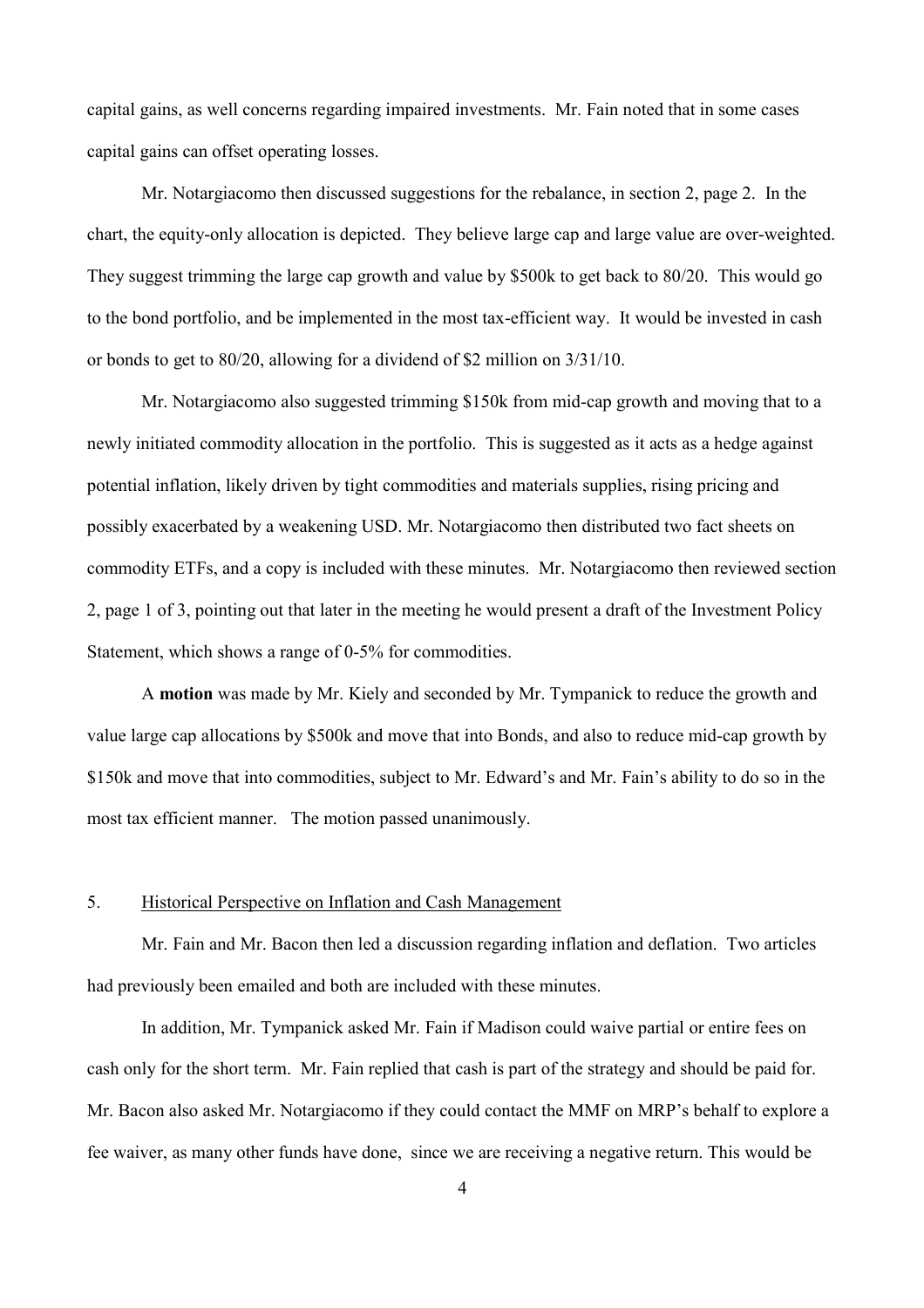temporary, reflecting the unusually-low short term yields. Mr. Notargiacomo said he would look into it.

### 6. Investment Policy Statement Revision (draft)

Mr. Notargiacomo distributed a draft copy of the revised Investment Policy Statement, and a copy is included with these minutes. He reviewed some of the key changes, including page 11, section 2, which is a new Equity Allocation component. Next he discussed page 12, which is a new section on Rebalancing Procedures. Mr. Notargiacomo added that it is their goal to review portfolio performance quarterly, and to update the Investment Policy Statement annually. The committee then discussed the "Preferred (Tactical %)" column on page 11, and agreed that it is not necessary for the IPS and that it should be removed, but that the Strategic Range Minimum and Maximum columns should remain. It was further agreed to include the preferred/tactical figures in reports only. Lastly, Mr. Notargiacomo reviewed the Madison Investments addendum on page 15, noting that this had not previously been included in the IPS. Mr. Fain added that it is consistent with state regulations and with what has been provided in the past. Mr. Notargiacomo requested that everyone reads the IPS document thoroughly and email him with feedback. Mr. Bacon suggested that once the document is finalized, the committee can vote on it during a conference call. Then the Governing Committee will vote on it when they next meet on December 8, 2009.

Mr. Bacon then made some general observations on asset allocation and performance, pointing out that all the MRP ETFs had under-performed against their index's using a six month time frame. He cited various examples, and said that six out of twelve had underperformed their respective indicies by over 200 basis points. Mr. Bacon acknowledged the multiple reasons for shifting from active to passive portfolios, but that he would be uncomfortable if this pattern continued for an extended period, and therefore requested that they be monitored.

## 7. Adjournment

5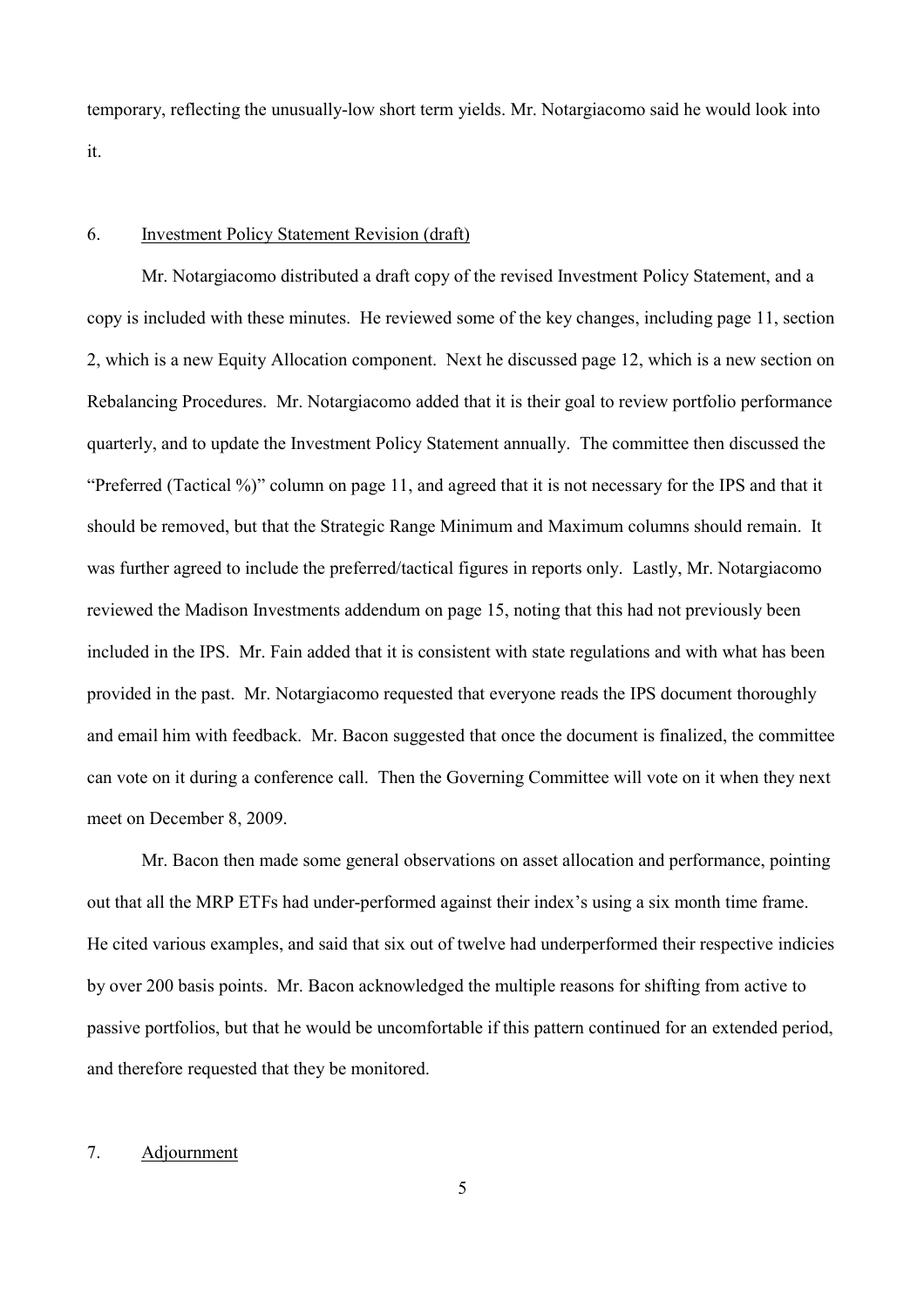A motion was made and duly seconded to adjourn the Investment Committee meeting at 4:00PM. The motion passed unanimously.

The next scheduled meeting will be held Tuesday, December 2, 2009.

A true record transcribed on September 25, 2009.

 $\mathcal{L}_\mathcal{L}$  , where  $\mathcal{L}_\mathcal{L}$  is the set of the set of the set of the set of the set of the set of the set of the set of the set of the set of the set of the set of the set of the set of the set of the set of the

MMMRP Investment Committee

# **ACTION ITEMS -**

- $\triangleright$  Mr. Fain will produce a schedule of '09-'10 Expected Cash Flow for the committee.
- $\triangleright$  D&H Consulting will add a "since inception" column, and retain the other period columns, to section 3, page 2. Mr. Fain will re-run the numbers and get them to Mr. Notargiacomo in the next couple of weeks.
- $\triangleright$  Mr. Notargiacomo and Mr. Fain will rebalance assets by reducing LCV, LCG & MCG by \$500k, to be allocated to fixed income. D&H will also reduce mid-caps by \$150k and move that into commodities, subject to Mr. Edwards and Mr. Fain's ability to do so in the most tax efficient manner.
- $\triangleright$  Mr. Notargiacomo will look into a MMF fee waiver possibility since we are getting a negative return.